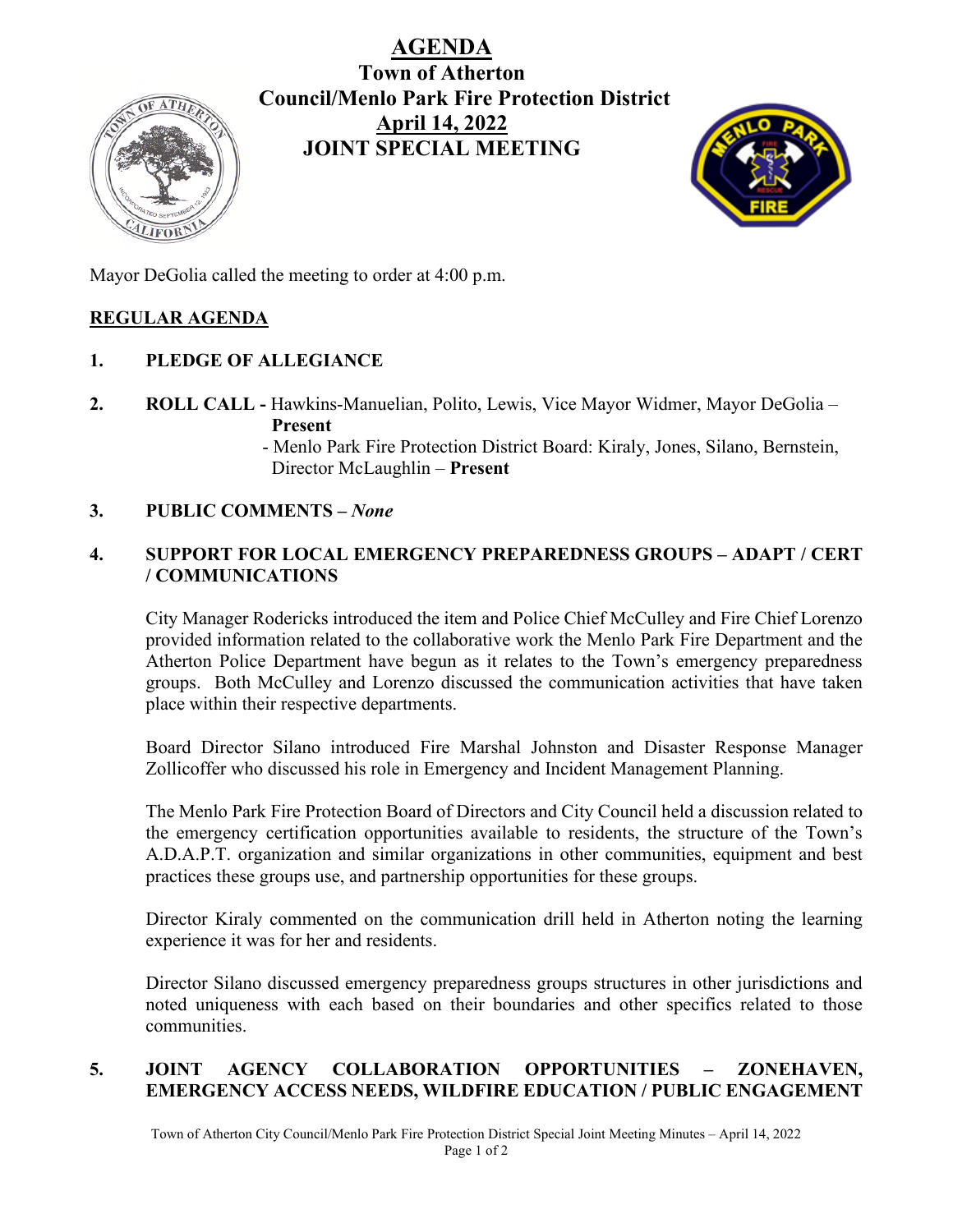Fire Chief Lorenzo introduced Fire Marshal Johnston who discussed Zonehaven and the collaborative activities that have taken place with the Atherton Police Department over the last year. He walked the Council and Board through the work done with each police agency in the district related to emergency access and evacuations.

The Menlo Park Fire Protection Board of Directors and City Council held a discussion related to addressing fire hazards, educating residents on best practices, and proactive actions and approaches that can be implemented.

Johnston talked about specific types of trees that are more hazardous in wildfire situations.

The discussion continued to review general community messaging approaches and how to best spread information to community members, an evaluation of collaboration opportunities with emergency preparedness groups within other cities to partner on community education / outreach, and training.

# **6. COUNCIL REPORTS/COMMENTS –** *None*

**\_\_\_\_\_\_\_\_\_\_\_\_\_\_\_\_\_\_\_\_\_\_\_\_\_\_\_\_**

# **7. ADJOURN**

**Mayor DeGolia adjourned the meeting at 5:45 p.m.**

**Anthony Suber City Clerk**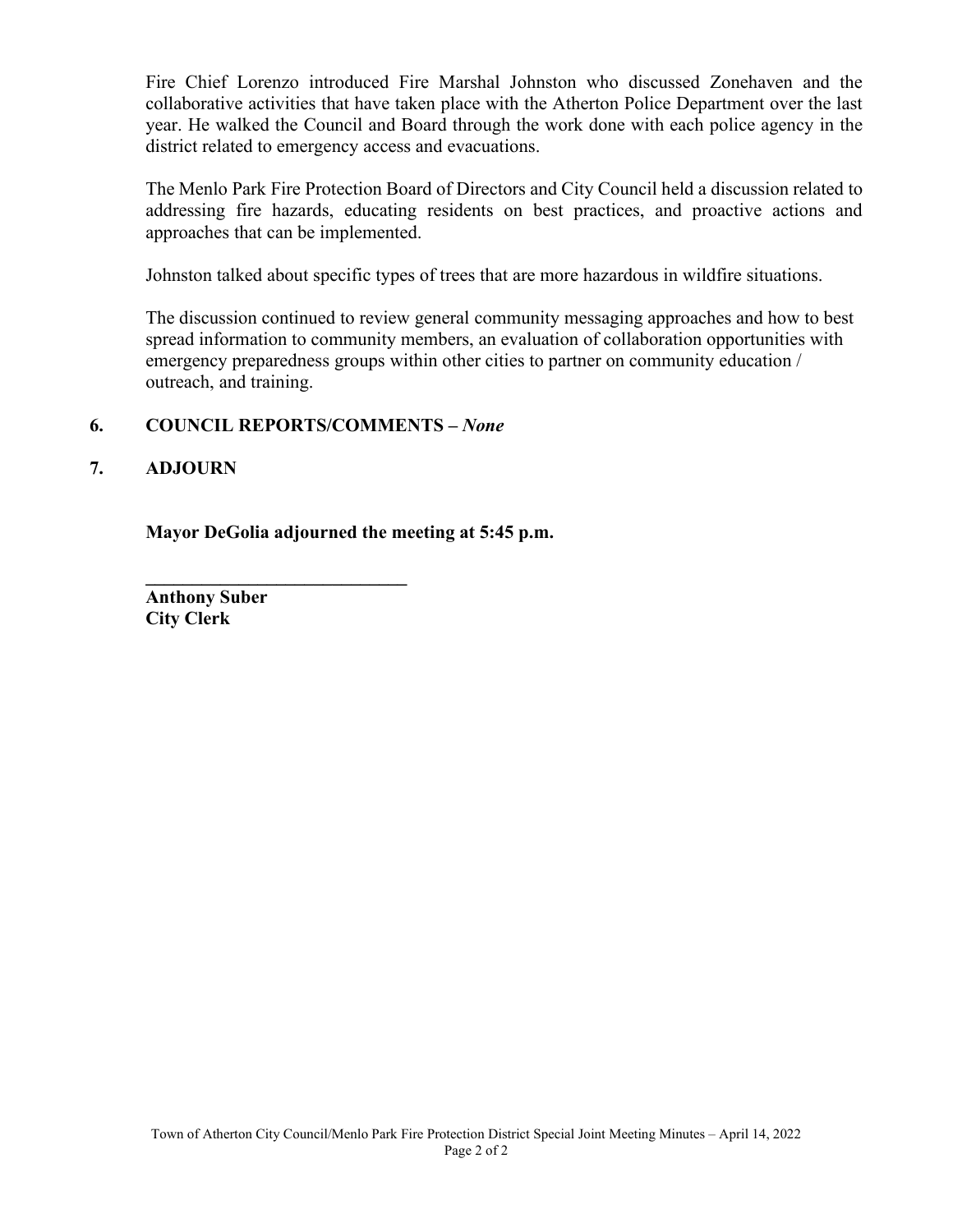

**MINUTES Town of Atherton City Council April 14, 2022 SPECIAL MEETING**

Mayor DeGolia called the meeting to order at 3:30 p.m.

#### **REGULAR AGENDA**

- **1. ROLL CALL -** Hawkins-Manuelian, Polito, Lewis, Vice Mayor Widmer, Mayor DeGolia **Present**
- **2. PUBLIC COMMENTS –** *None*

# **3. APPROVAL OF ADDITIONAL FUNDING TO THE 2022 EARTH DAY EVENT WORK PLAN AND BUDGET**

City Manager Rodericks introduced the item.

Environmental Programs Committee Member and Earth Day Planning Subcommittee Member Stacy Miles made a presentation to the City Council. Miles reviewed the planned activities, and the expenses to date.

Councilmember and Environmental Programs Committee Liaison Hawkins-Manuelian added details related to the advertising activities conducted to draw attention to the event.

The Council held a discussion related to approving additional funding to support the Earth Day event.

**Motion by DeGolia, Second by Lewis to approve \$3,000 in additional funding for the 2022 Earth Day event. AYES: Hawkins-Manuelian, Polito, Lewis, Widmer, DeGolia NOES: ABSENT: ABSTAIN:** 

- **4. COUNCIL REPORTS/COMMENTS –** *None*
- **5. ADJOURN**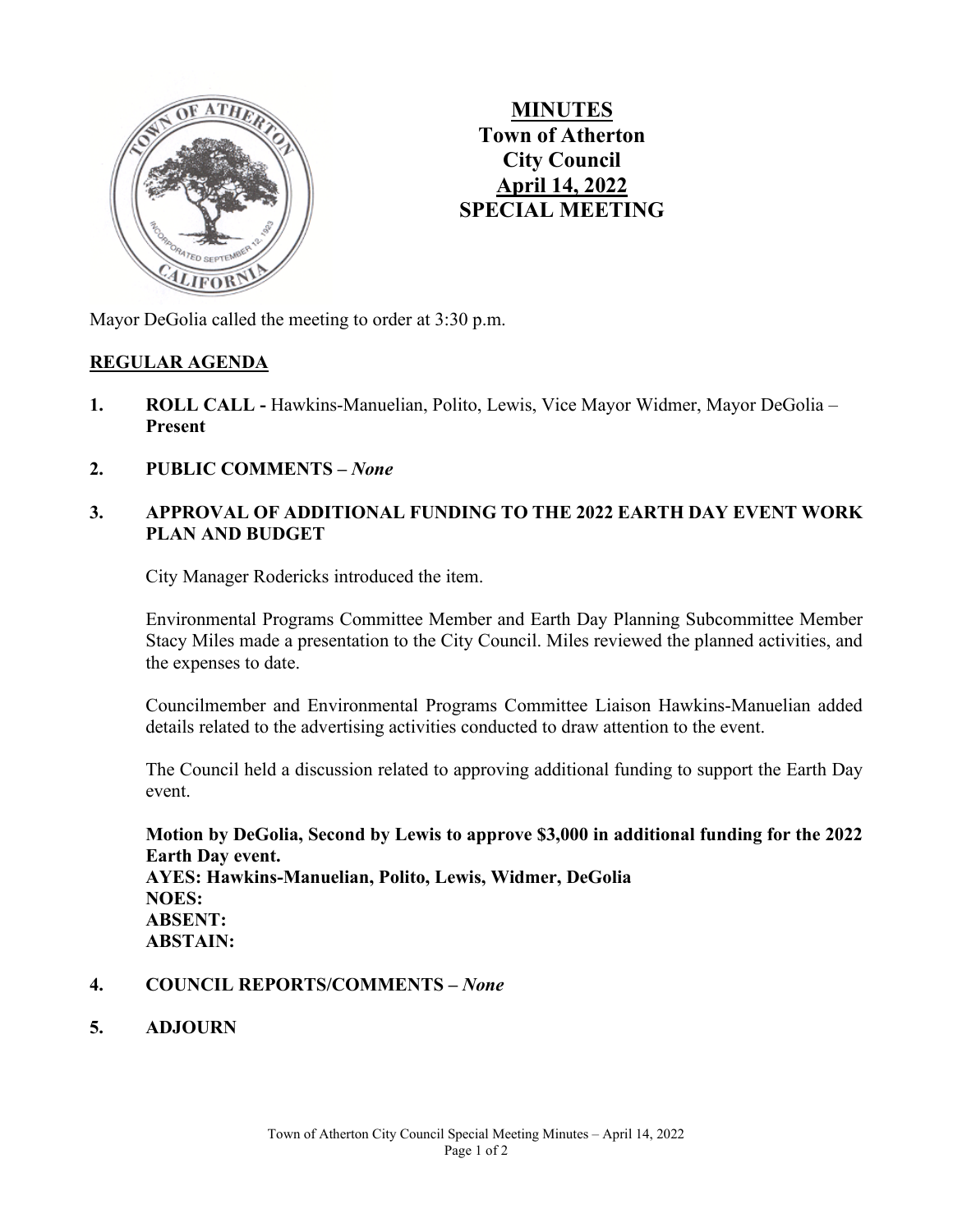**Mayor DeGolia adjourned the meeting at 3:55 p.m.**

**Anthony Suber City Clerk**

**\_\_\_\_\_\_\_\_\_\_\_\_\_\_\_\_\_\_\_\_\_\_\_\_**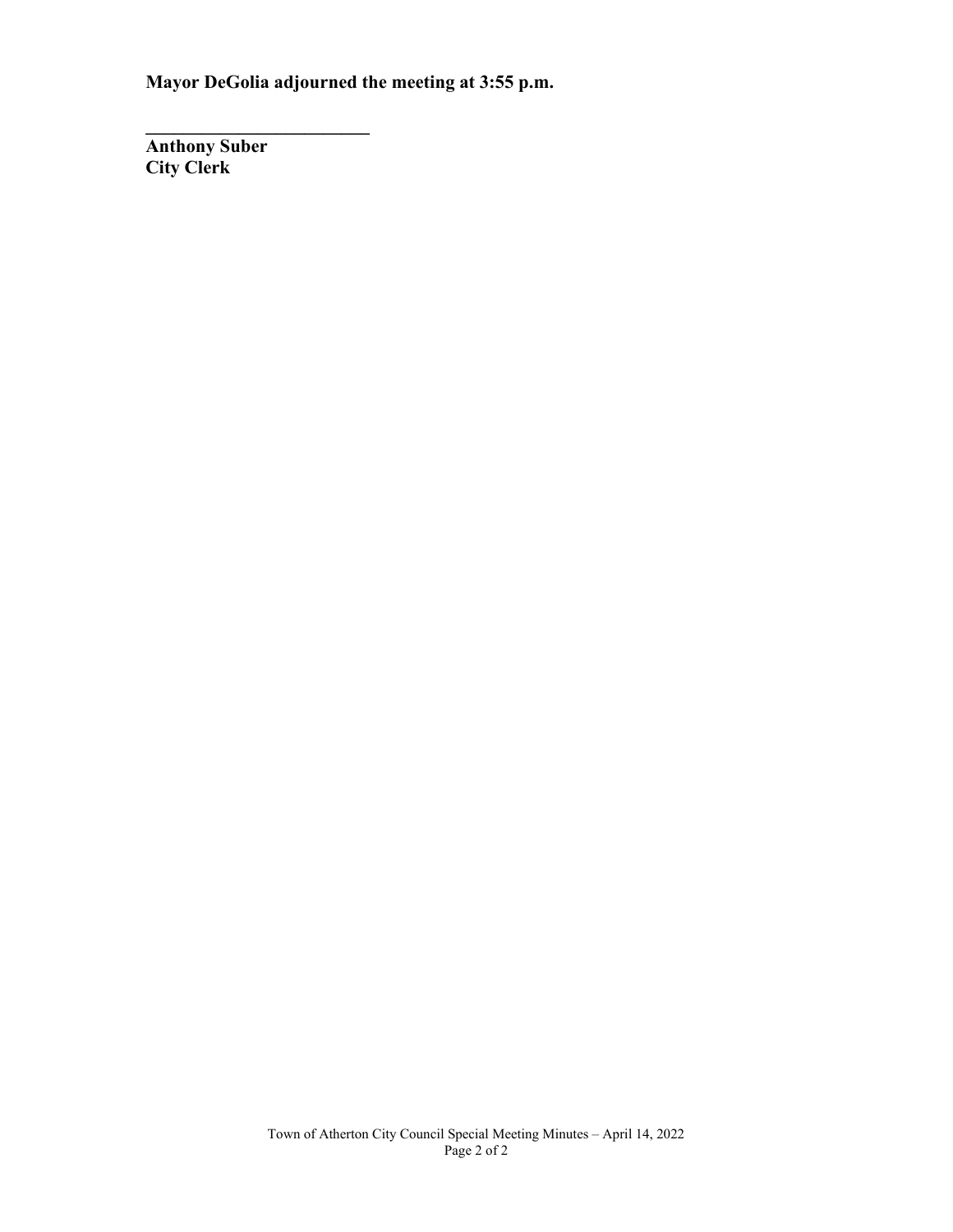

**MINUTES Town of Atherton City Council April 20, 2022 CLOSED SESSION STUDY SESSION** 

Mayor DeGolia called the meeting to order at 5:00 p.m.

# **5:00 P.M. CLOSED SESSION**

# **CLOSED SESSION IN ADMINISTRATIVE CONFERENCE ROOM 1011**

**ROLL CALL -** Hawkins-Manuelian, Polito, Lewis, Vice Mayor Widmer, Mayor DeGolia - **Present**

#### **PUBLIC COMMENTS -** Public Announcement of Closed Session Items

 A. PUBLIC EMPLOYEE PERFORMANCE EVALUATION - Pursuant to Government Code Section 54957

 *Title: City Attorney*

**B. PUBLIC EMPLOYEE PERFORMANCE EVALUATION - Pursuant to Government** Code Section 54957

 *Title: City Manager*

# **REPORT OUT OF CLSOED SESSOIN –** City Attorney Ebrahimi

City Attorney Ebrahimi reported that the Council met in closed session and there was no reportable action taken.

Mayor DeGolia called the Regular meeting to order at 6:00 p.m.

# **6:00 P.M. REGULAR AGENDA**

# **1. PLEDGE OF ALLEGIANCE**

- **2. ROLL CALL** Hawkins-Manuelian, Polito, Lewis, Vice Mayor Widmer, Mayor DeGolia **Present**
- **3. PRESENTATION**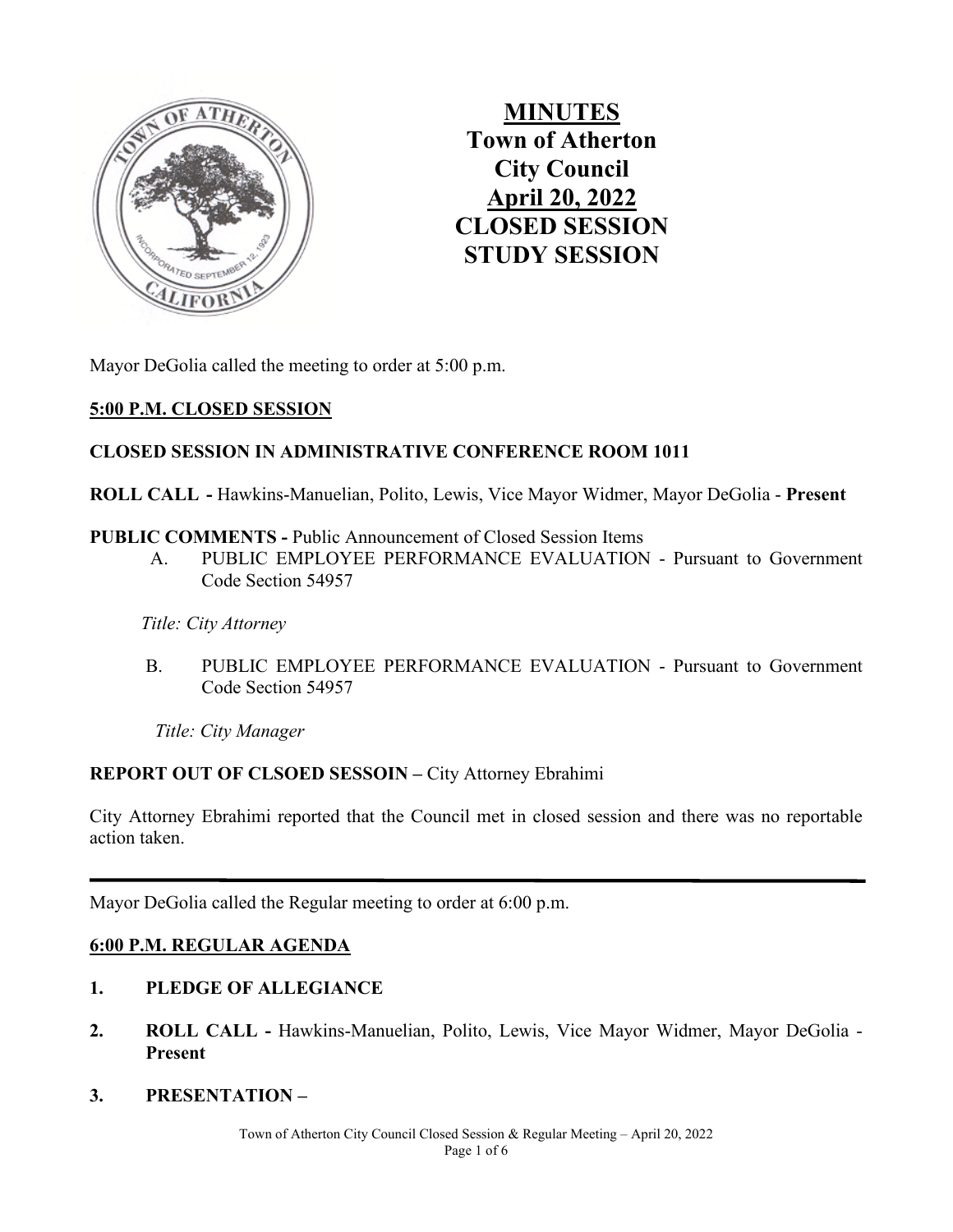# • **National Poetry Month**

# • **Police Officer Proclamation**

Mayor DeGolia read by proclamations for the audience.

**4. PUBLIC COMMENTS –** *None* 

# **5. CITY MANAGER'S WRITTEN REPORT**

City Manager Rodericks made a brief report and Councilmember Hawkins-Manuelian noted the upcoming Atherton Earth Day event on April 23, 2022, at Holbrook-Palmer Park.

# **CONSENT CALENDAR (Items 6 - 11)**

- **6. APPROVAL OF BILLS AND CLAIMS FOR MARCH 2022 IN THE AMOUNT OF \$ 2,338,442**
- **7. APPROVAL OF MINUTES FROM FEBRUARY 16, 24, MARCH 2, 16, APRIL 5, 6 2022.**
- **8. WAIVE THE FINAL READING AND ADOPT AN ORDINANCE REPEALING CHAPTER 8.56 OF THE ATHERTON MUNICIPAL CODE AND ADOPTING A NEW CHAPTER 8.56 REGULATING DISPOSABLE FOOD SERVICE WARE BY FOOD FACILITIES TO ALIGN WITH NEW STATE LAWS**

**Adopted Ordinance No. 651** 

**9. RECOMMEND AND APPROVE A \$5 MILLION ADDITIONAL DISCRETIONARY PAYMENT (ADP) ALLOCATION TO CALPERS PENSION TOWARDS THE TOWN'S PUBLIC SAFETY CLASSIC PLAN UNFUNDED ACCRUED LIABILITY (UAL); ADOPT THE ATTACHED RESOLUTION AUTHORIZING THE CONTRIBUTION TOWARD PENSION LIABILITIES**

 **Adopted Resolution No. 22-06** 

- **10. AWARD OF CONTRACT FOR THE 2022 SPRING PATCHING PROJECT, PROJECT NUMBER 56099**
- **11. CERTIFICATION OF CONTINUING EMERGENCY; MAKE SUCH FINDINGS AS REQUIRED UNDER GOVERNMENT CODE SECTION 54953(E)(3); AND RATIFY SUCH RULES AND REGULATIONS ENACTED BY THE DIRECTOR OF EMERGENCY SERVICES IN RESPONSE TO COVID-19**

 **MOTION by Lewis, Second by Polito to approve the Consent Calendar Items 6-11.** 

**AYES: Polito, Hawkins, Lewis, Widmer, DeGolia NOES: ABSENT: ABSTAIN:**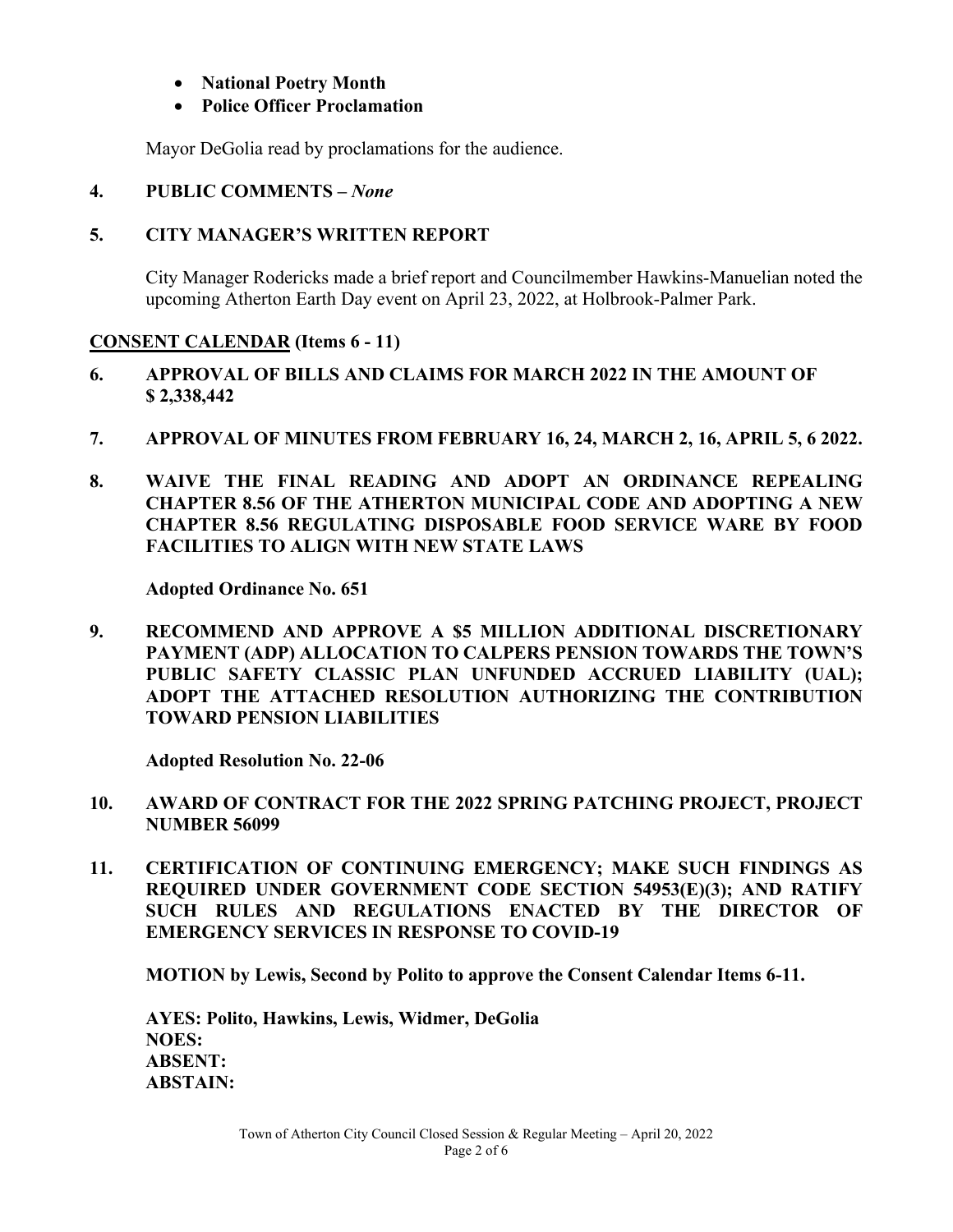#### **PUBLIC HEARING (Item 12)**

# **12. INTRODUCTION OF A MUNCIPAL CODE AMENDMENT ESTABLISHING REGULATIONS FOR "HISTORIC BUILDING PRESERVATION" UNDER CHAPTER 8.15 OF THE ATHERTON MUNICIPAL CODE.**

City Manager Rodericks introduced the item for the Council and provided a brief overview of prior Council direction.

City Attorney Ebrahimi responded to Council inquiry related to the process of a property being designated as a Historical Building.

There was no public comment received.

**MOTION by Widmer, Second by Lewis to introduce an Municipal Code amendment to establish regulations for historic building preservation under Chapter 8.15 to be titled "Historic Building Preservation".** 

**AYES: Polito, Hawkins, Lewis, Widmer, DeGolia NOES: ABSTAIN: ABSENT:** 

#### **REGULAR AGENDA (Items 13 – 19)**

#### **13. APPROVE A SERVICES AGREEMENT WITH BRIGHTVIEW LANDSCAPE SERVICES, INC. FOR LANDSCAPE MAINTENANCE SERVICES AT TOWN FACILITIES**

City Manager Rodericks presented a brief report and noted the staff reccomendation is to approve a services contract with Brightview Landscape Services. He also noted that the library will be responsible for some costs related to the landscaping at the Town Center.

Public Works Director Ovadia responded to Council inquires related to costs to maintain various systems at the Town Center and the vendor's environmental practices for maintenance.

Council discussed the current services received at Holbrook-Palmer Park expressing a desire to see improved landscaping services, costs, and areas with specific needs.

**MOTION by Widmer, second by Hawkins approve a Services Agreement with Brightview Landscape Services, Inc. for landscape maintenance services related to Town facilities including Holbrook-Palmer Park and the Atherton Town Center, in the amount of \$238,375 (year 1), escalating to \$263,249 (year 3); Authorize the City Attorney to prepare the agreement; Authorize the City Manager to sign the agreement on behalf of the Town; and authorize the City Manager to approve additional services up to \$75,000 annually.** 

**AYES: Polito, Hawkins, Lewis, Widmer, DeGolia**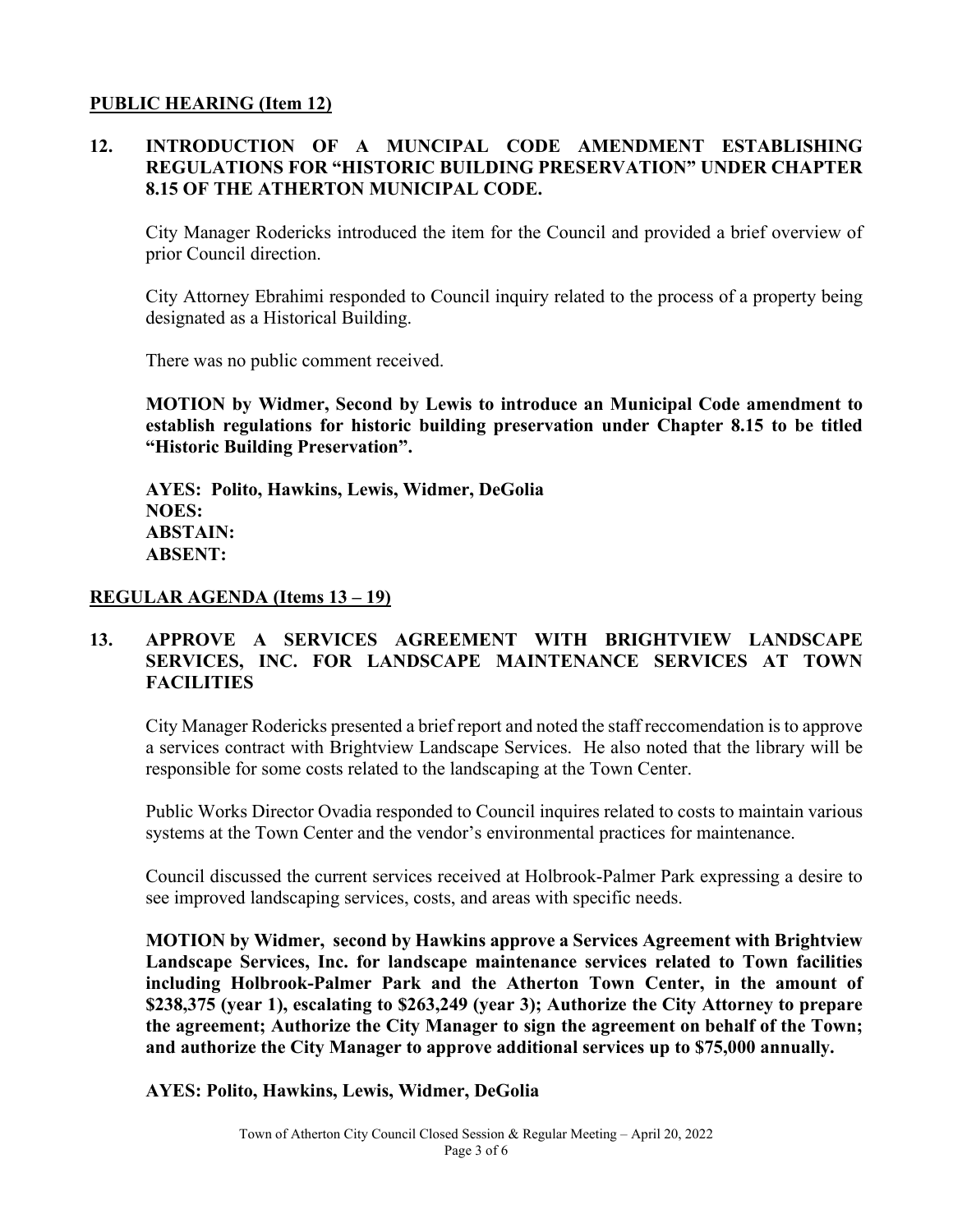# **14. APPROVE THE PARK AND RECREATION OUTDOOR FACILITIES MEMORIAL AND DONATION POLICY FOR HOLBROOK-PALMER PARK AND CONSIDERATION OF THE POLICY TO INCLUDE THE TOWN CENTER**

City Manager Rodericks introduced the item. He noted that the Park and Recreation committee does not have the authority to accept donations on behalf of the Town and that would need to be done by Council or the City Manager.

#### **Public Comment:**

• Walt Robinson, Park and Rec Member and Foundation Member commented on the item and provided Council with insight.

Council discussed revisions to the proposed policy related to how donations are collected and applied. They continued to discuss the size of tree plantings, number of plaques in the park, and setting a threshold for Park and Recreation recommendation to the City Manager for approval versus donation amounts that must come before the City Council.

Council provided direction expressing a need to have staff engaged in the policy development and donation activities.

**Council provided direction for the City Manager to incorporate discussed revisions and return to the Council for consideration of adoption.** 

# **15. REVIEW AND PROVIDE FEEDBACK ON PROPOSED CHANGES TO FEES AND CHARGES RELATED TO RENTAL FEES AT HOLBROOK PALMER PARK**

City Manager Rodericks introduced the item and turned the presentation over to Town Arborist Bentz and Park and Recreation Committee Member and Chair Alex Key.

Committee Chair Key commented on the types of rentals and provided the rationale for modifications of the fee structure.

Public Works Director Ovadia commented on the Day Use Permit process.

Council discussed rental options such as opening the Water Tower as a standalone rental and discussed the analysis conducted for proposed revisions, and mark-ups for non-resident fees. They also discussed multi-rental discount options, premium pricing for high demand dates, and bathroom access for specific group sizes.

Park Event Manager Robinson commented on the current fee structure, how revisions might impact the reservation process and the current activity for events and day use permits at Holbrook-Palmer Park.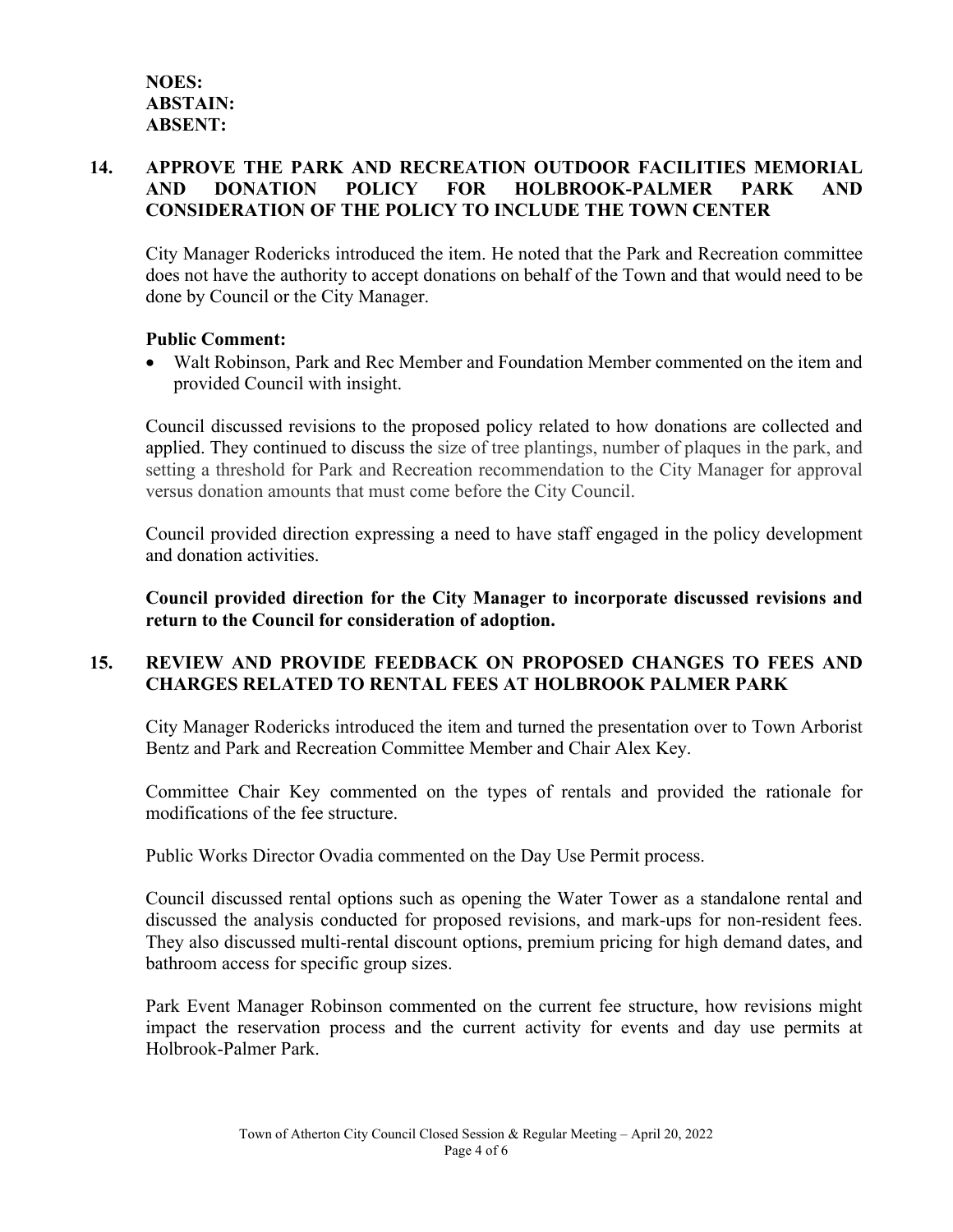**Council directed the item return to Council during the Annual Fee Resolution for adoption. This was an informational item only and no formal action was taken.** 

# **16. CONSIDERATION OF BUDGET FOR TOWN CENTER GRAND OPENING CELEBRATION – JUNE 4, 2022**

City Manager Rodericks introduced the item.

Council discussed the date for the Grand Opening Celebration, the participation of the library, funding support from the San Mateo County Library, the VIP Donor Dinner set for June 2, the location for the dinner and potential list of invitees.

**MOTION by Widmer, Second by Polito to approve \$50,000 for the June 2, 2022 Donor Appreciation Dinner and Grand Opening Event with the San Mateo County Library on June 4, 2022.** 

**AYES: Polito, Hawkins, Lewis, Widmer, DeGolia NOES: ABSTAIN: ABSENT:**

# **17. LEASE AGREEMENT FOR THE OPERATION AND MAINTENANCE OF THE PROPOSED LIBRARY CAFÉ**

City Manager Rodericks introduced the item noting the two (2) proposals received and the selection of Mademoiselle Colette, Inc.

Public Works Director Ovadia responded to Council questions related to operating hours, and fee share structures discussed with Mademoiselle Colette, Inc.

# **Public Comments:**

- Matt Baker commented on the item.
- Walter Robinson commented on the item.
- Ms. Ferrand, CEO of Mademoiselle Colette, Inc. commented on the item noting her intention is to be open 7 days a week or the maximum amount allowed. She added her businesses best days are Saturday and Sunday. She later added that she has plans to consider obtaining a beer and wine license.

**MOTION by Polito Second by Lewis to approve a Lease Agreement with Mademoiselle Colette, Inc. for the operation and maintenance of the café proposed at the Library in the Historic Town Hall; authorize the City Attorney to prepare the lease agreement; and authorize the City Manager to execute the agreement. Approve Wine and Beer service only for drinking on premise (deck) as an option for the vendor.** 

**AYES: Polito, Hawkins, Lewis, Widmer, DeGolia NOES: ABSTAIN: ABSENT:**

# **18. COUNCIL REPORTS/COMMENTS –** *None*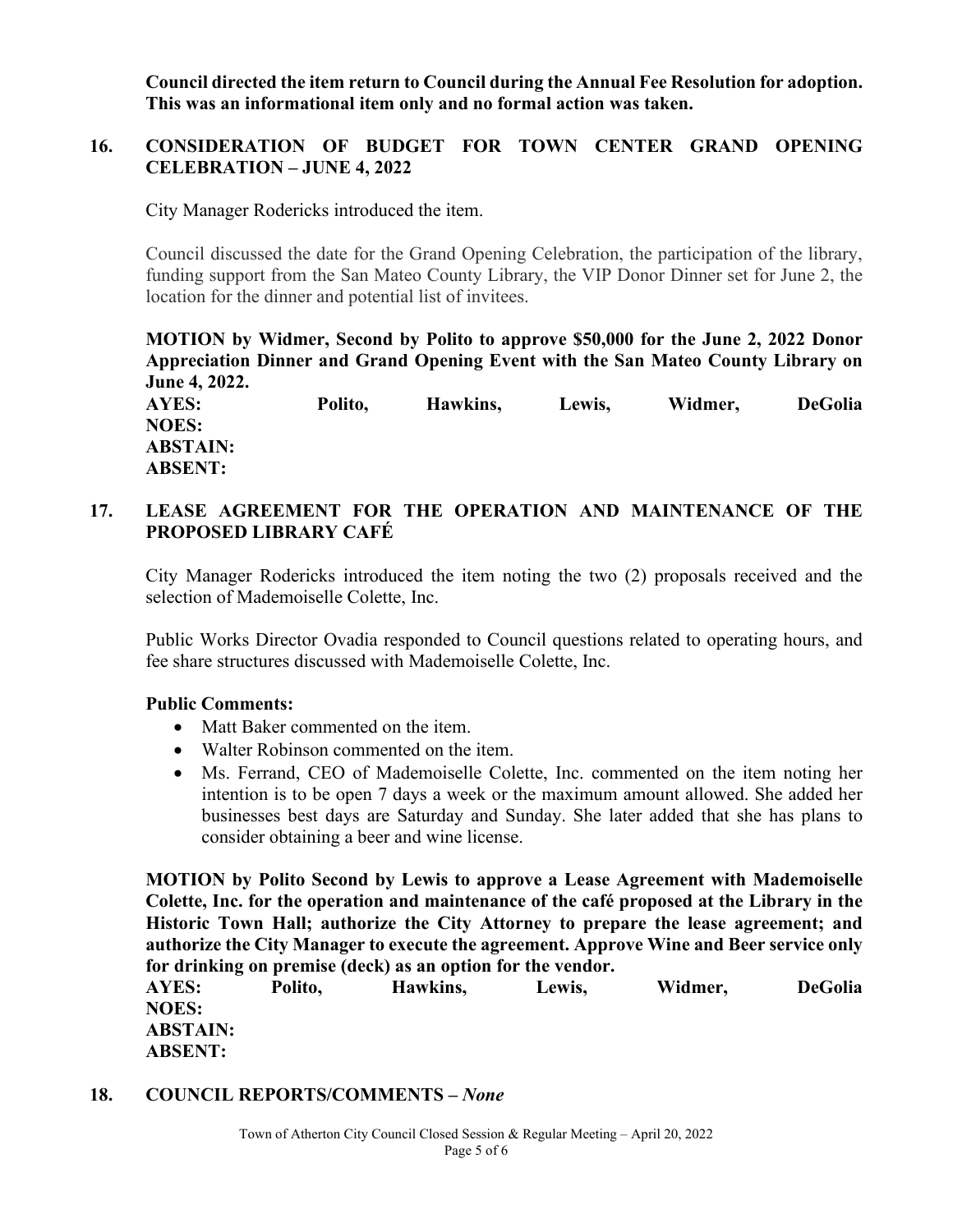Police Chief McCulley presented the City Council with a commemorative Coin of Excellence he commissioned in recognition of the Councils efforts and contributions in getting the Town Center completed.

# **19. ADJOURN**

**Mayor DeGolia adjourned the meeting at 8:34 p.m.**

**\_\_\_\_\_\_\_\_\_\_\_\_\_\_\_\_\_\_\_\_\_\_\_\_\_\_\_\_ Anthony Suber City Clerk**